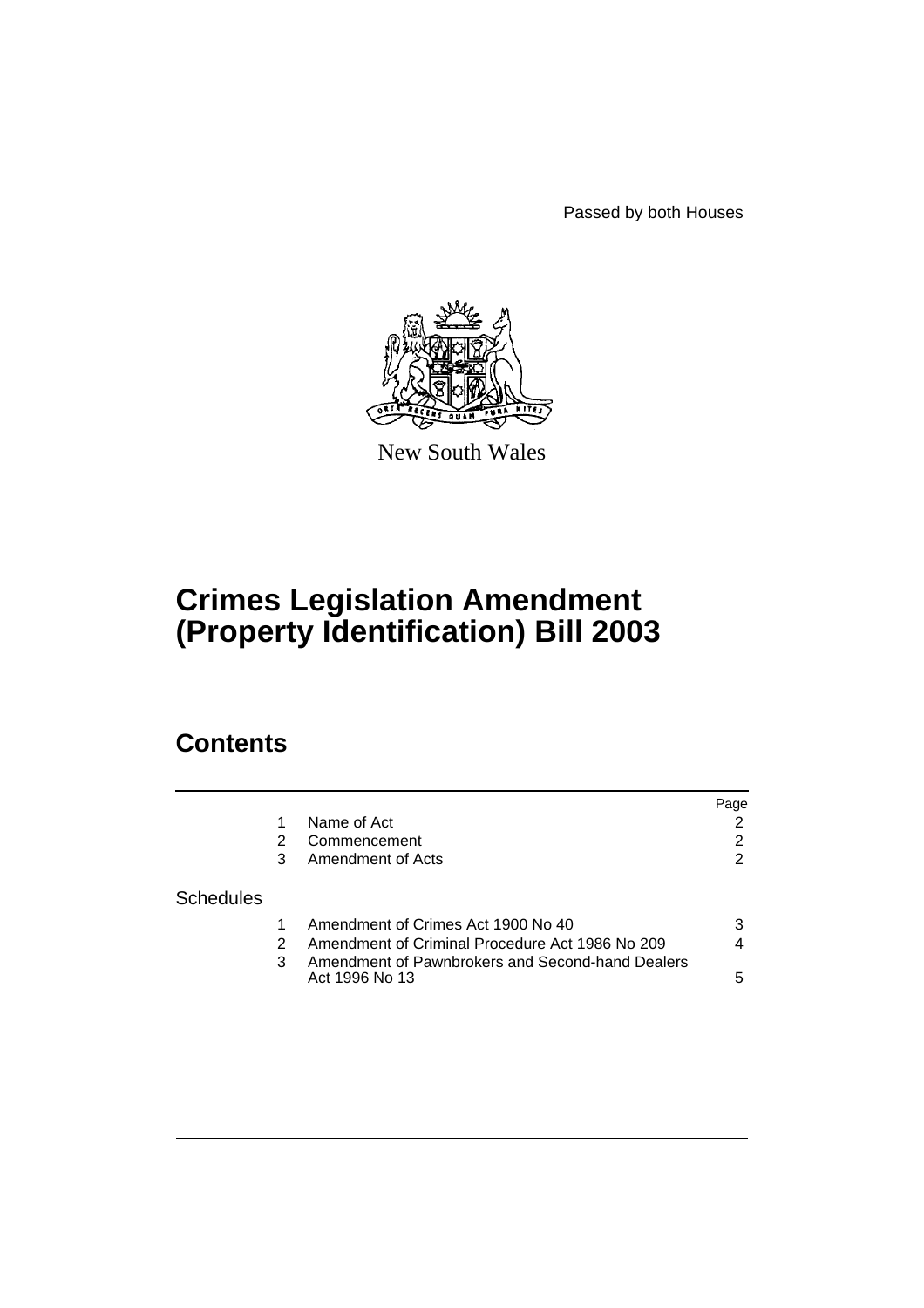*I certify that this PUBLIC BILL, which originated in the LEGISLATIVE ASSEMBLY, has finally passed the LEGISLATIVE COUNCIL and the LEGISLATIVE ASSEMBLY of NEW SOUTH WALES.*

> *Clerk of the Legislative Assembly. Legislative Assembly, Sydney, , 2003*



New South Wales

# **Crimes Legislation Amendment (Property Identification) Bill 2003**

Act No , 2003

An Act to amend the *Crimes Act 1900* and other Acts with respect to damage to property that consists of removing, obliterating, defacing or altering the unique identifier of the property.

*I have examined this Bill, and find it to correspond in all respects with the Bill as finally passed by both Houses.*

*Chairman of Committees of the Legislative Assembly.*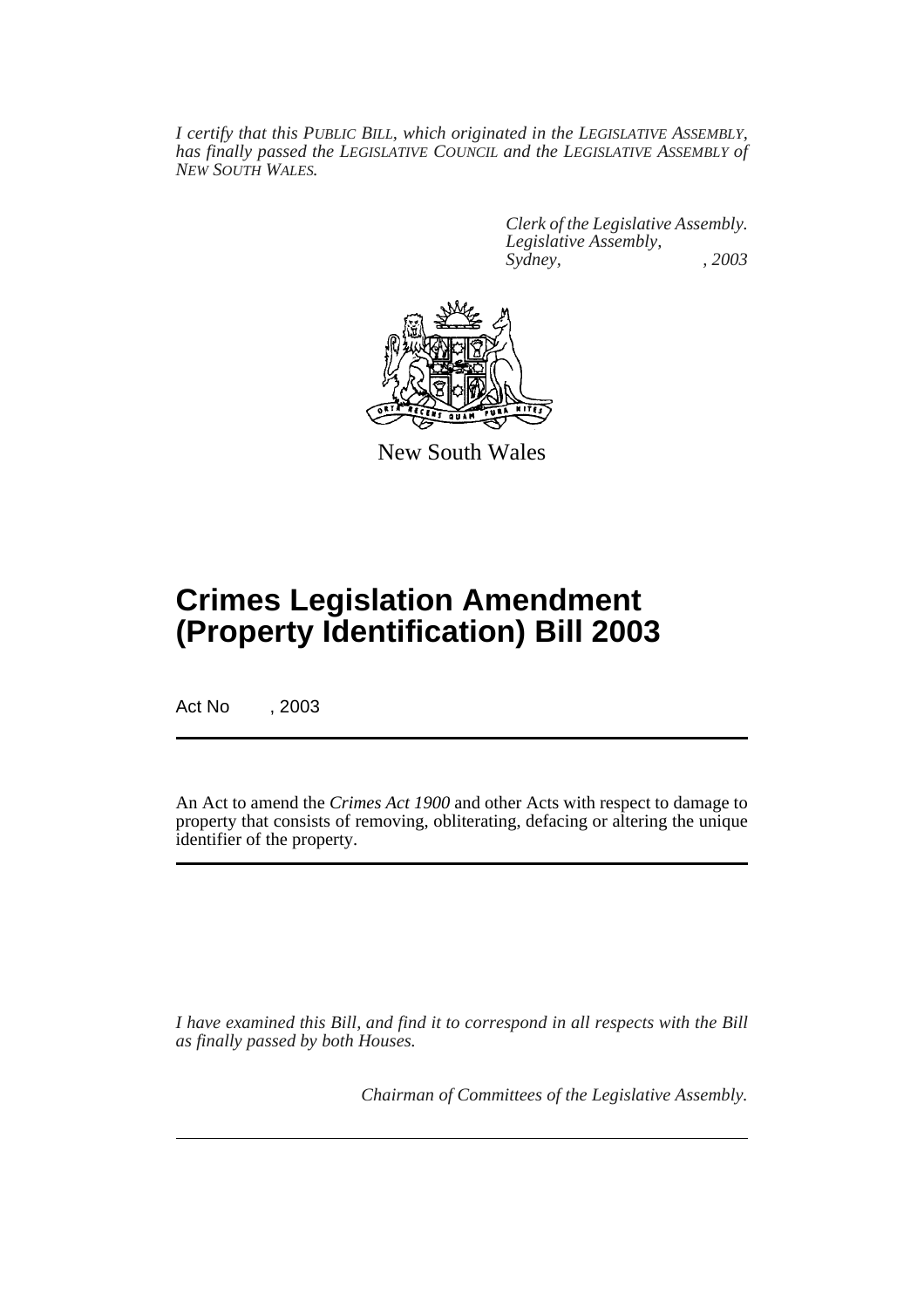## <span id="page-2-0"></span>**The Legislature of New South Wales enacts:**

### **1 Name of Act**

This Act is the *Crimes Legislation Amendment (Property Identification) Act 2003*.

#### <span id="page-2-1"></span>**2 Commencement**

This Act commences on a day to be appointed by proclamation.

#### <span id="page-2-2"></span>**3 Amendment of Acts**

- (1) The *Crimes Act 1900* is amended as set out in Schedule 1.
- (2) The *Criminal Procedure Act 1986* is amended as set out in Schedule 2.
- (3) The *Pawnbrokers and Second-hand Dealers Act 1996* is amended as set out in Schedule 3.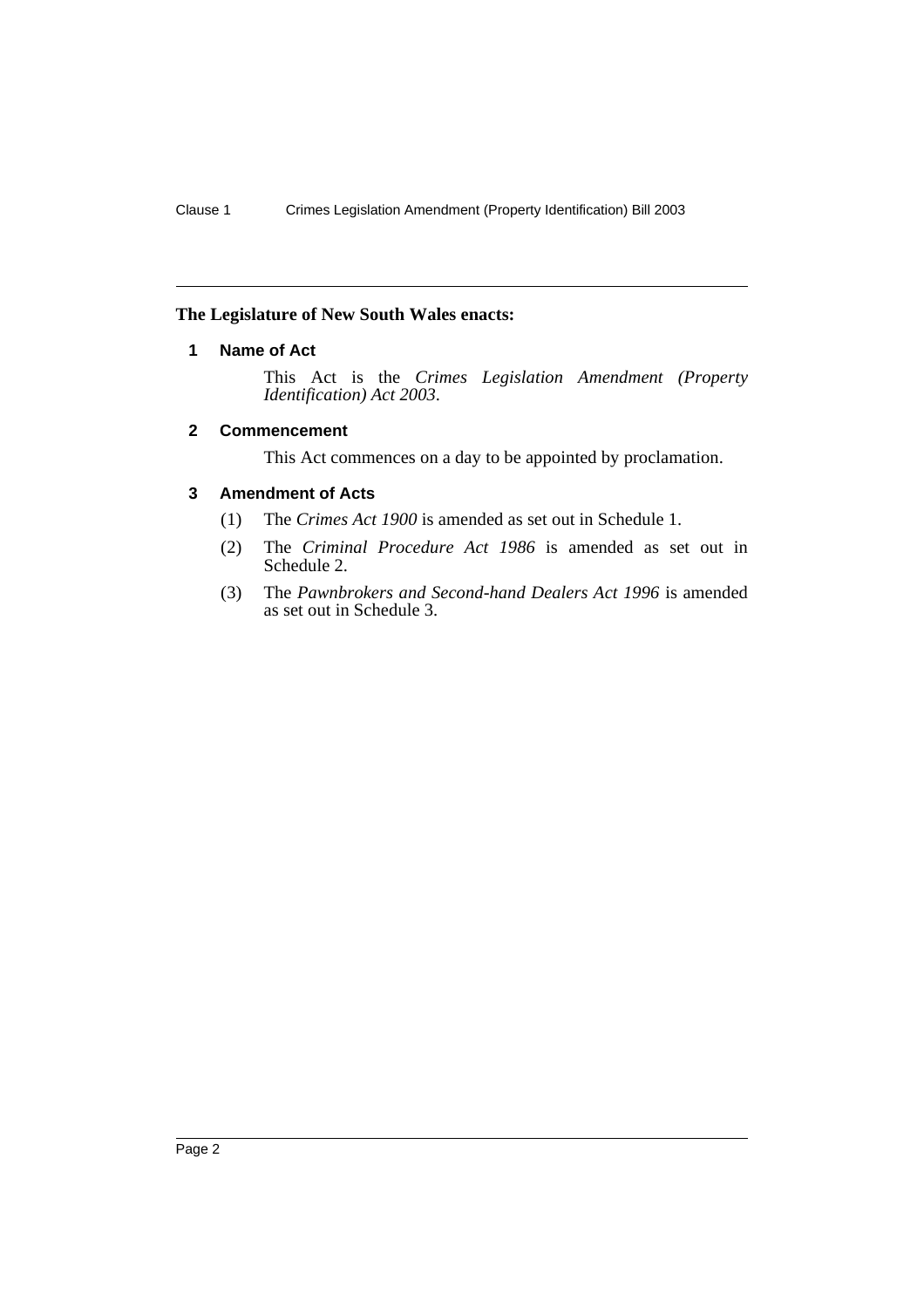Crimes Legislation Amendment (Property Identification) Bill 2003

Amendment of Crimes Act 1900 No 40 Schedule 1

# <span id="page-3-0"></span>**Schedule 1 Amendment of Crimes Act 1900 No 40**

(Section 3 (1))

## **Section 194 Interpretation**

Insert after section 194 (3):

(4) For the purposes of this Division, damaging property includes removing, obliterating, defacing or altering the unique identifier of the property. The unique identifier is any numbers, letters or symbols that are marked on or attached to the property as a permanent record so as to enable the property to be distinguished from similar property.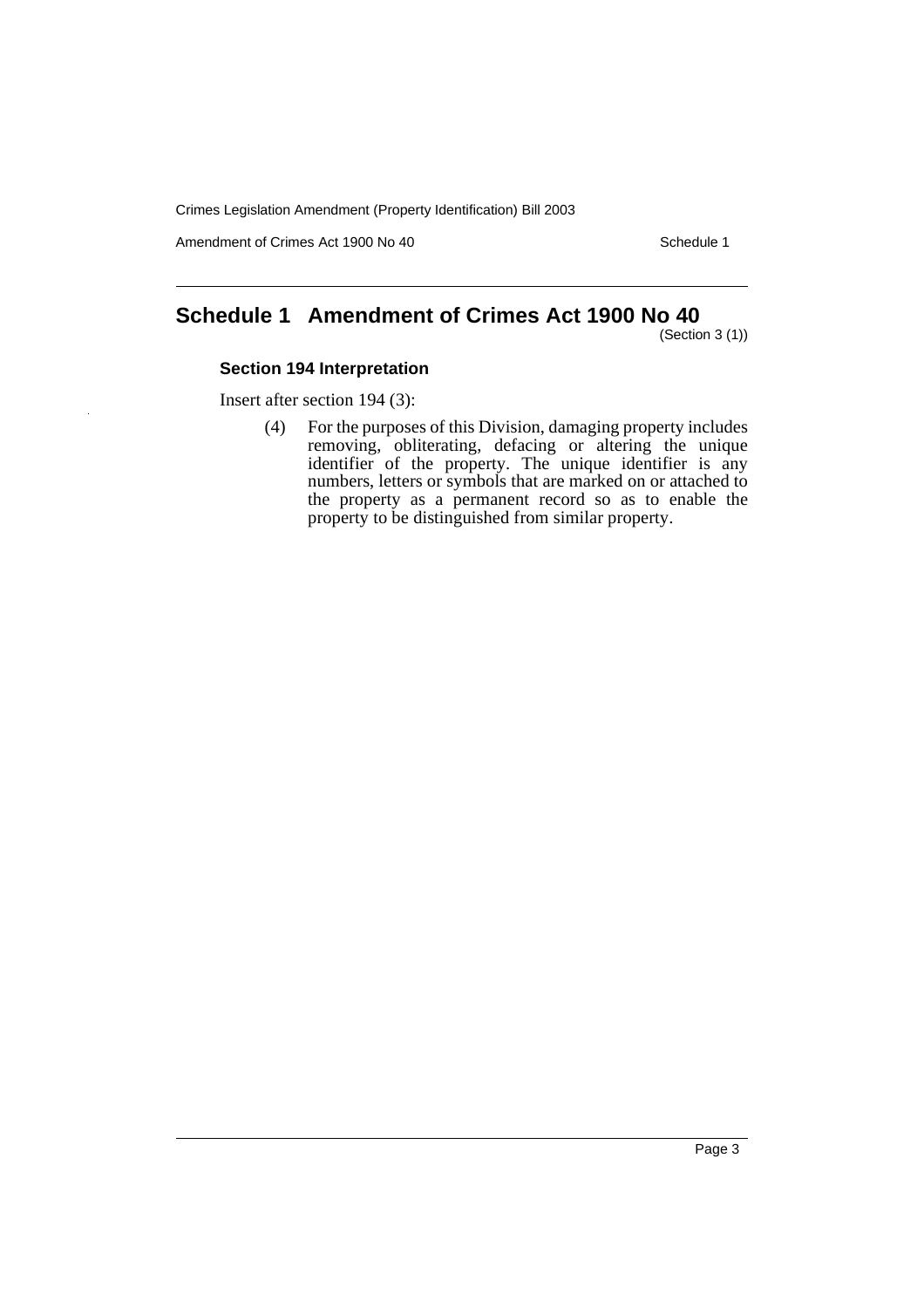Crimes Legislation Amendment (Property Identification) Bill 2003

Schedule 2 Amendment of Criminal Procedure Act 1986 No 209

## <span id="page-4-0"></span>**Schedule 2 Amendment of Criminal Procedure Act 1986 No 209**

(Section 3 (2))

#### **Schedule 1 Indictable offences triable summarily**

Insert before the heading to Table 1:

## **Table 1A General provisions**

### **1A Interpretation: value of property**

For the purposes of this Schedule, a reference to the amount of damage to property in connection with a charge for an offence against section 195 or 197 of the *Crimes Act 1900* is a reference to the total value of the property where the damage consists of removing, obliterating, defacing or altering the unique identifier of the property.